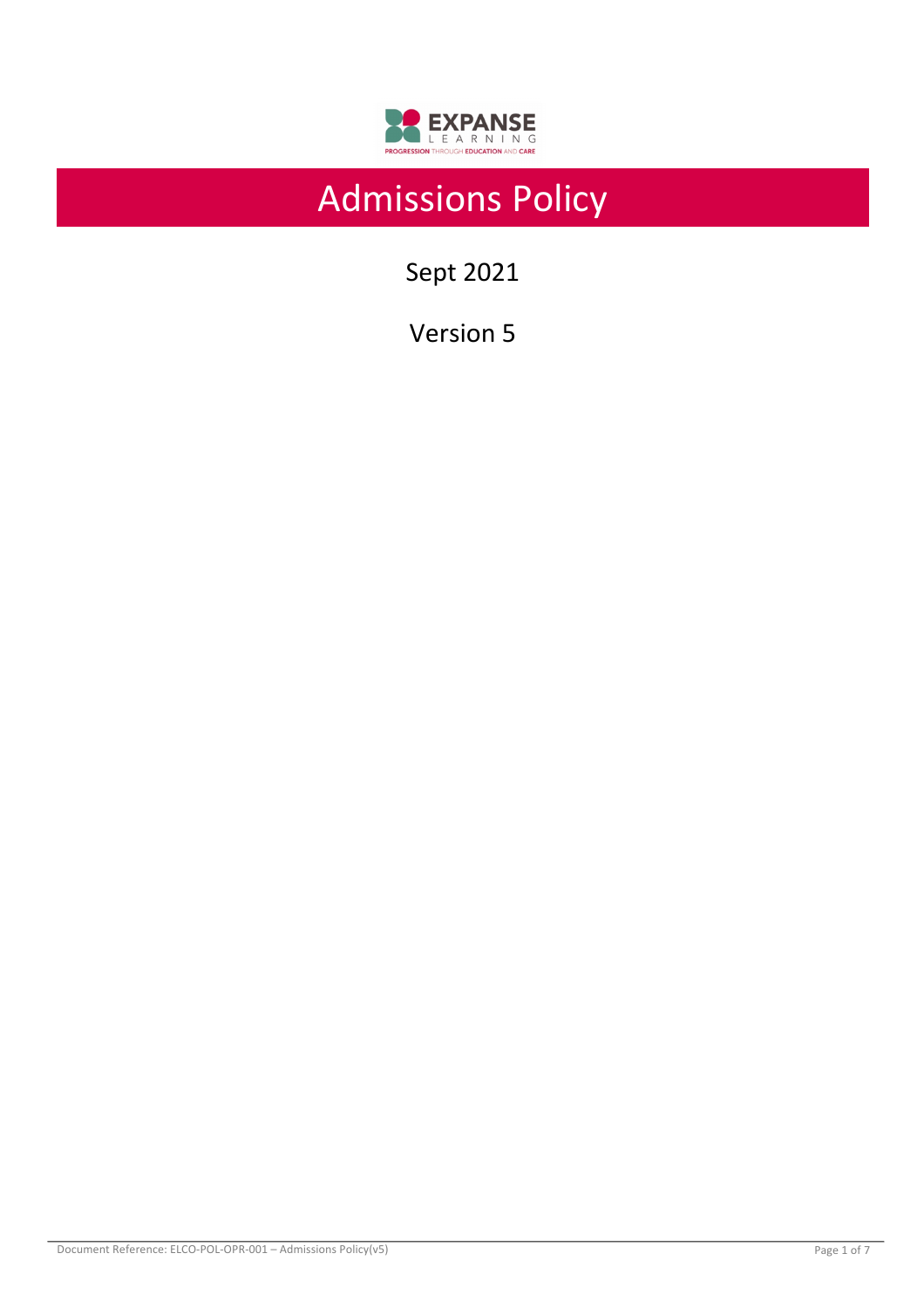## **1. Scope**

This policy applies to all students and staff at Expanse Learning College (Hereafter referred to as the College).

## **2. Student Numbers**

The College is registered with the Department of Education and provides places for up to 90 students, across our college sites, Leigh and Wigan.

# **Admission Criteria**

- o Students will be aged between 16 and 24 years.
- o All students will have an Education, Health Care Plan (EHCP)
- o The plan will specify that the student has SEND, social, emotional, and mental health issues (SEMH)/ASD difficulties and behaviours, which may be deemed challenging.
- o Students may have specific or generalised learning difficulties.
- $\circ$  There could be circumstances in which a student is admitted for a formal assessment by the LA.

#### **3. Admissions Process**

Applications to transition to the College can be made by students, parents, carers, other services. After reviewing initial applications or requests and based on the information provided, if the College believes that the student meets the admission criteria, arrangements will be made for the parents/carers and student to visit the College. The visit will include a tour of the College and a meeting at which the College policies and curriculum are discussed, and taster sessions planned if relevant, with visitors given the opportunity to ask questions. If, following the visit, it is agreed that the student's needs can be met and that they are committed to securing a placement at the College, arrangements will be made for admission. (In order for a student to be admitted to the College, their place will need to be formally commissioned and costs agreed by their Local Authority (LA).

# *The LA will:*

- o Confirm acceptance of the offer of placement.
- o Attend Annual Review Meetings.

#### *The College will provide each student:*

- o An individualised study programme
- o A safe environment in which to develop skills, knowledge, and behaviour.

#### *The College will provide each parent/carer:*

- o Details of Expanse Learning Group.
- o A College Prospectus.

#### **4. Dress code**

The College aim is to prepare our students for all aspects of life as they transition into adulthood and independence. We value individuality and do not have a formal dress code but have the expectation that students recognise that appropriate dress, along with basic etiquette, are common requirements whilst within the College and/or other external settings.

#### **Guidelines:**

- o No see-through clothing or strapless tops including sheer leggings
- o No visible underwear/swimwear
- o Shorts / Skirts to be minimum fingertip length
- o No deliberately ripped or torn garments
- o No clothing with offensive / inappropriate slogans or images
- o No hoods up or hats during sessions within college or on employer placement

Students found to be inappropriately dressed will be challenged by College staff and will be expected to comply or with any instructions to rectify their dress and develop their knowledge and behaviour in recognising that appropriate dress, along with basic etiquette, are common requirements whilst within the College and/or other external settings.

#### **5. Monitoring arrangements**

This policy will be reviewed by senior management team every 12 months.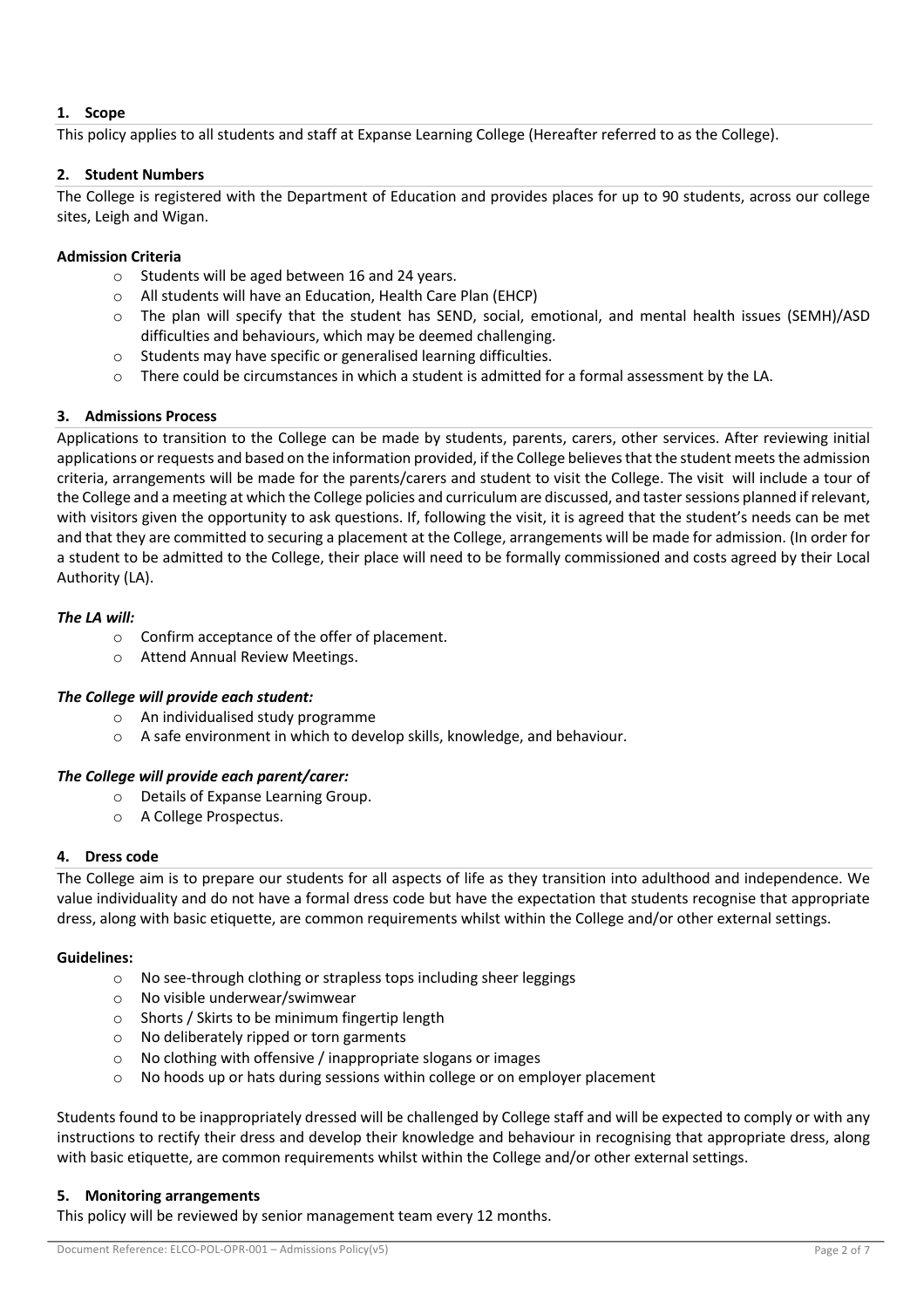| Impact of non-compliance:                  |                                                             |  |  |
|--------------------------------------------|-------------------------------------------------------------|--|--|
| Staff:                                     | Disciplinary action                                         |  |  |
| Student:                                   | <b>NA</b>                                                   |  |  |
| Legislation/organisational:                | Reputational damage, statutory and non-regulated compliance |  |  |
| <b>Compliance lead:</b>                    | Head of Education                                           |  |  |
| <b>Policy Reference:</b>                   | ELCO-POL-OPR-001                                            |  |  |
| <b>Version:</b>                            | $\overline{4}$                                              |  |  |
| <b>Agreed policy location:</b>             | DatabridgeMIS                                               |  |  |
| Does the policy require Governor approval? | No                                                          |  |  |
| <b>Approval</b>                            |                                                             |  |  |



| Version | Date       | <b>Revision</b>                               | <b>Review Date</b> |
|---------|------------|-----------------------------------------------|--------------------|
|         | 22/06/2018 | First Issue                                   | 21/06/2019         |
|         | 04/02/2019 | Transferred onto the new policy template      | 21/06/2019         |
|         | 01/09/2019 | Policy review and transferred to new template | 31/08/2020         |
|         | 01/09/2020 | Reviewed                                      | 31/08/2021         |
|         | 01/09/2021 | Reviewed                                      | 31/08/2022         |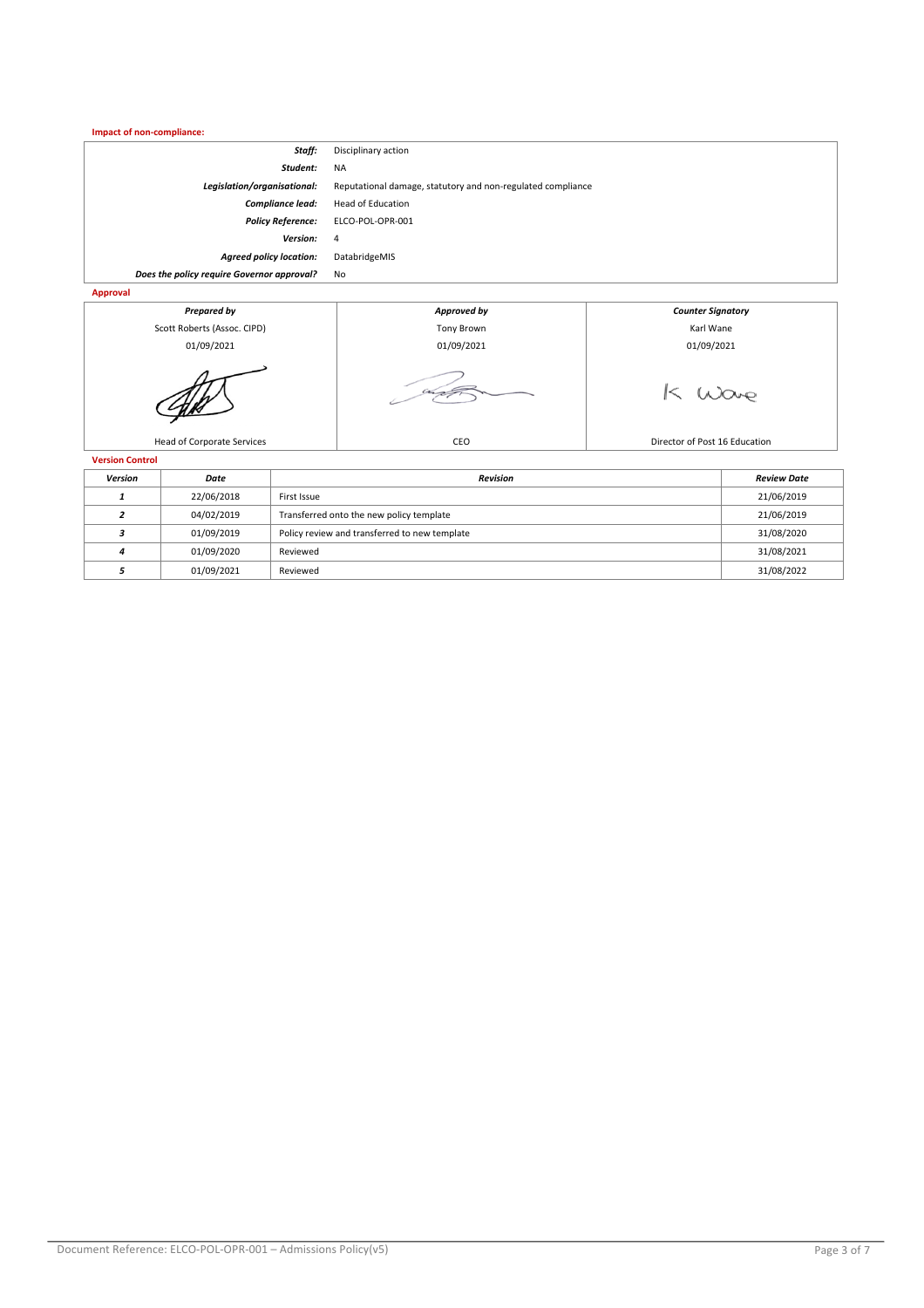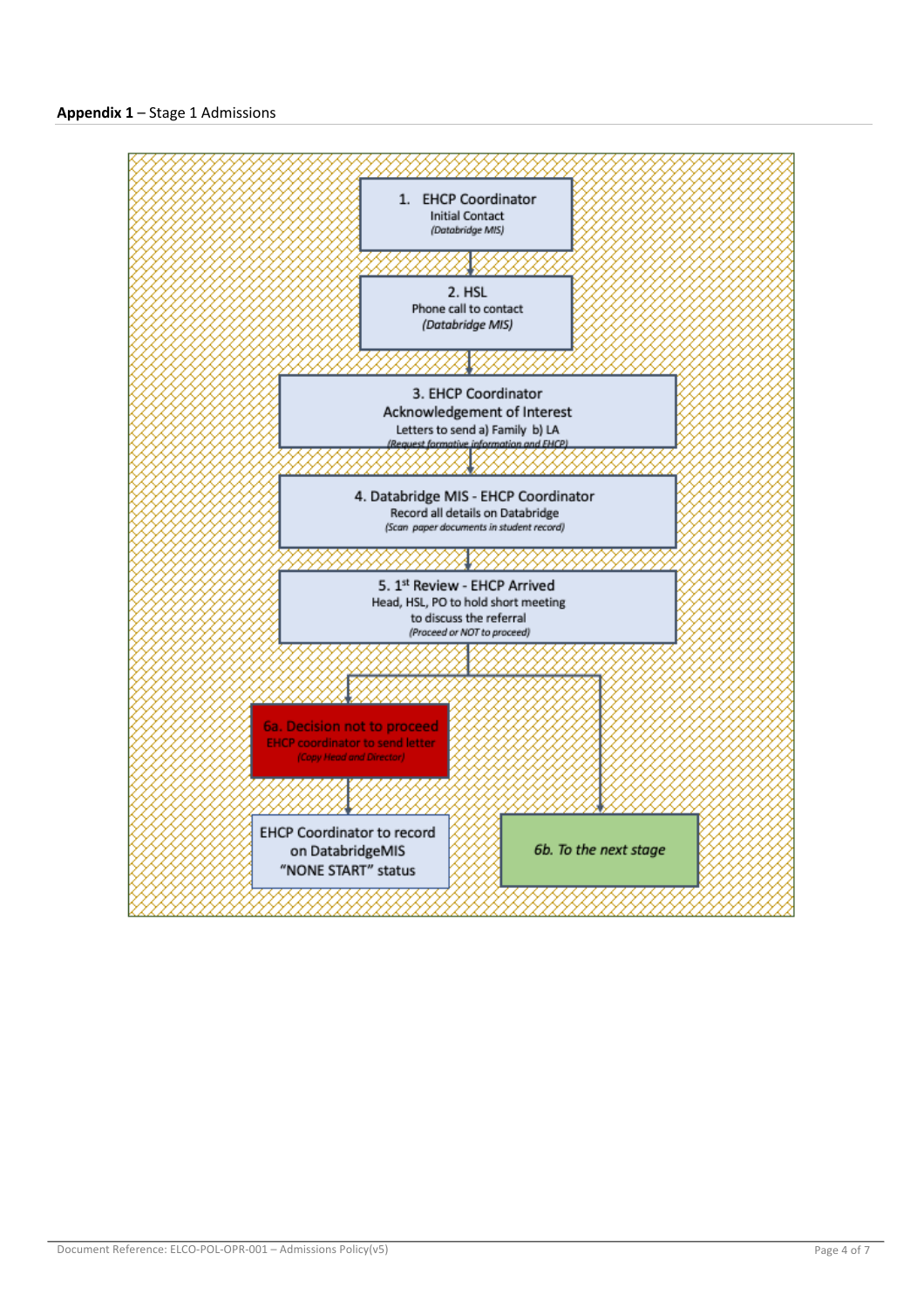**Appendix 2** – Stage 2 - Information Gathering

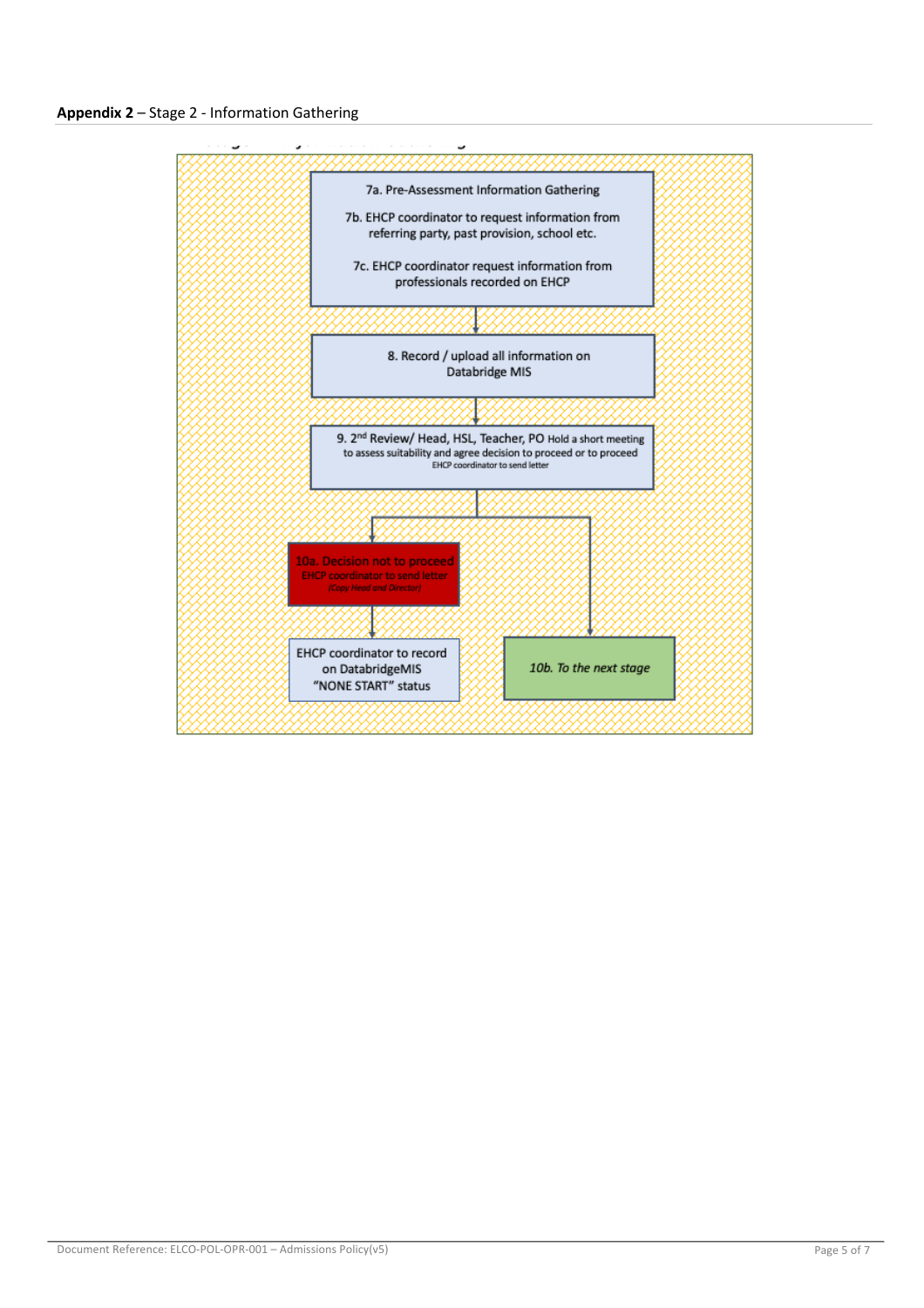